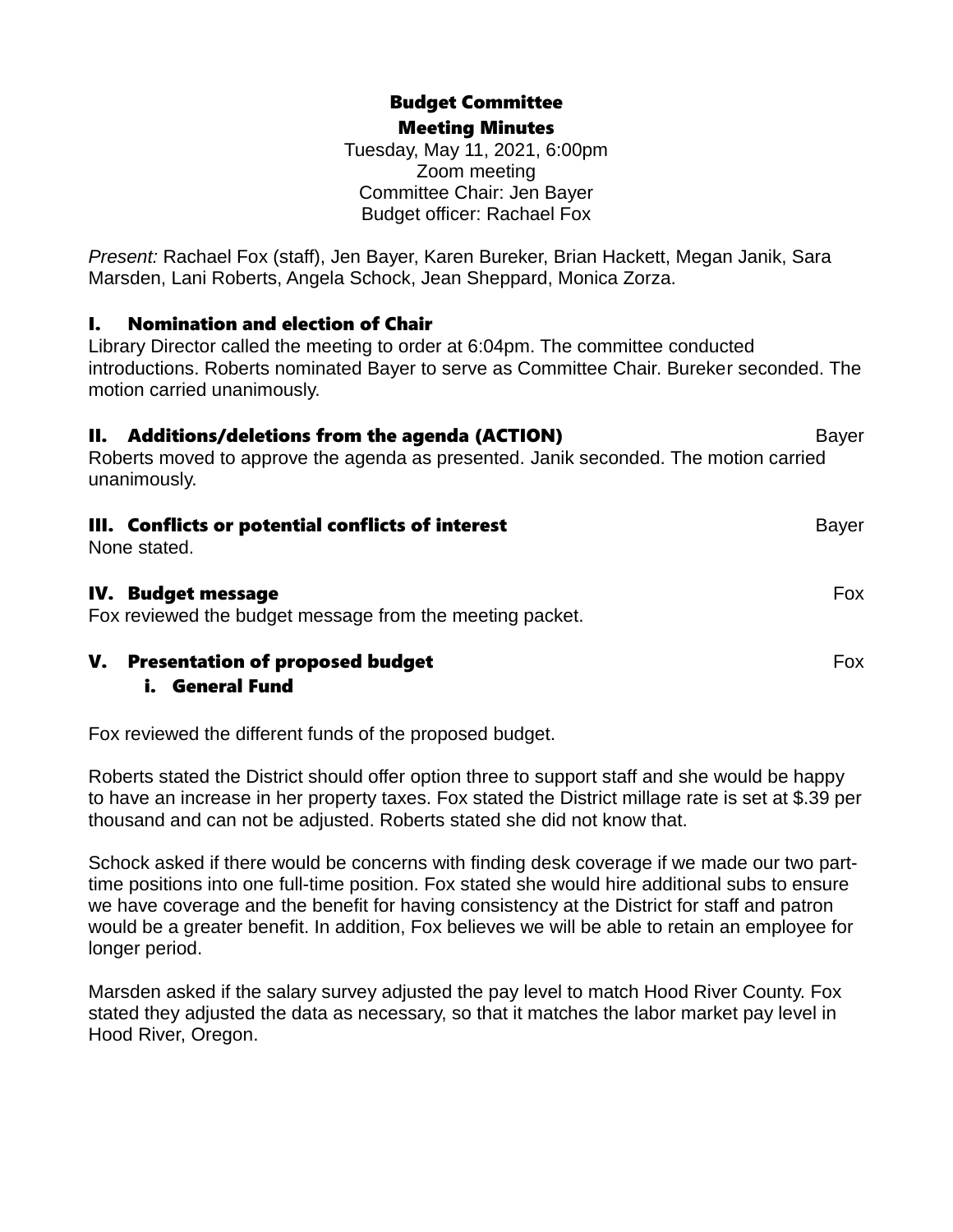Schock asked if the jobs surveyed were in the library profession. Fox stated they were.

The committee decided to revisit the decision regarding option one and two after hearing the rest of the budget message.

Bayer asked if there needed to be any funds allocated for the Odell space the district is working toward leasing for up to one year. Fox stated we have the supplies we will need. She does not anticipate any additional expenses expect insurance which will be minimal.

### ii. Capital Equipment Reserve Fund

Fox reviewed the proposed capital projects for the next 5-20 years. Fox stated we have a solid foundation and enough funds to cover all our project expenses for the next 15 years. In addition, we will continue to save at least \$25,000 per year.

#### iii. Grants Fund

Fox reviewed the capital fund and the breakdown of the proposed capital costs over the next 10-20 years. Fox stated we currently have a solid foundation of \$326,486.

### VI. Public comment Bayer

There were no members from the public present.

### **VII. Budget Committee questions and deliberations Bayer** Bayer

Bayer stated the three options did not specifically address the salary compensation recommendations but instead primarily addressed the need to make adjustments based upon the minimum wage increase.

Fox stated she presented the recommendation of a 6.25% increase with a step increase to the board at their April board meeting and asked for their feedback. They recommended presenting three options to the budget committee: 3% increase, 6.25% without a step increase, and full compensation as a comparison. They determined this would be a fiscally prudent option. Fox stated the proposal she recommended to the board did not make specific adjustments to each job classification but she focused on addressing the minimum wage increase first and stated it also addressed the need to increase the wages for all staff based upon the recommendations of the salary survey. Fox stated the board could discuss another potential increase next year especially since the district will need to raise wages to address the minimum wage increase from \$12.75 to \$13.50 per hour. Bayer stated she was pleased to hear there may be further discussion since the staff were still being paid under the recommendation.

Janik asked Fox if we would need to do another 6.25% increase to meet minimum wage increase. Fox stated she would have to calculate the figures but the district could decide the percentage since we could eliminate the levels for Clerk II if they did not meet the minimum wage requirements. For example, we could eliminate step I and II and start at step III. Fox also stated she would like to retain the entry level position if possible. Sheppard agreed.

Bayer asked the committee which options they would like to approve.